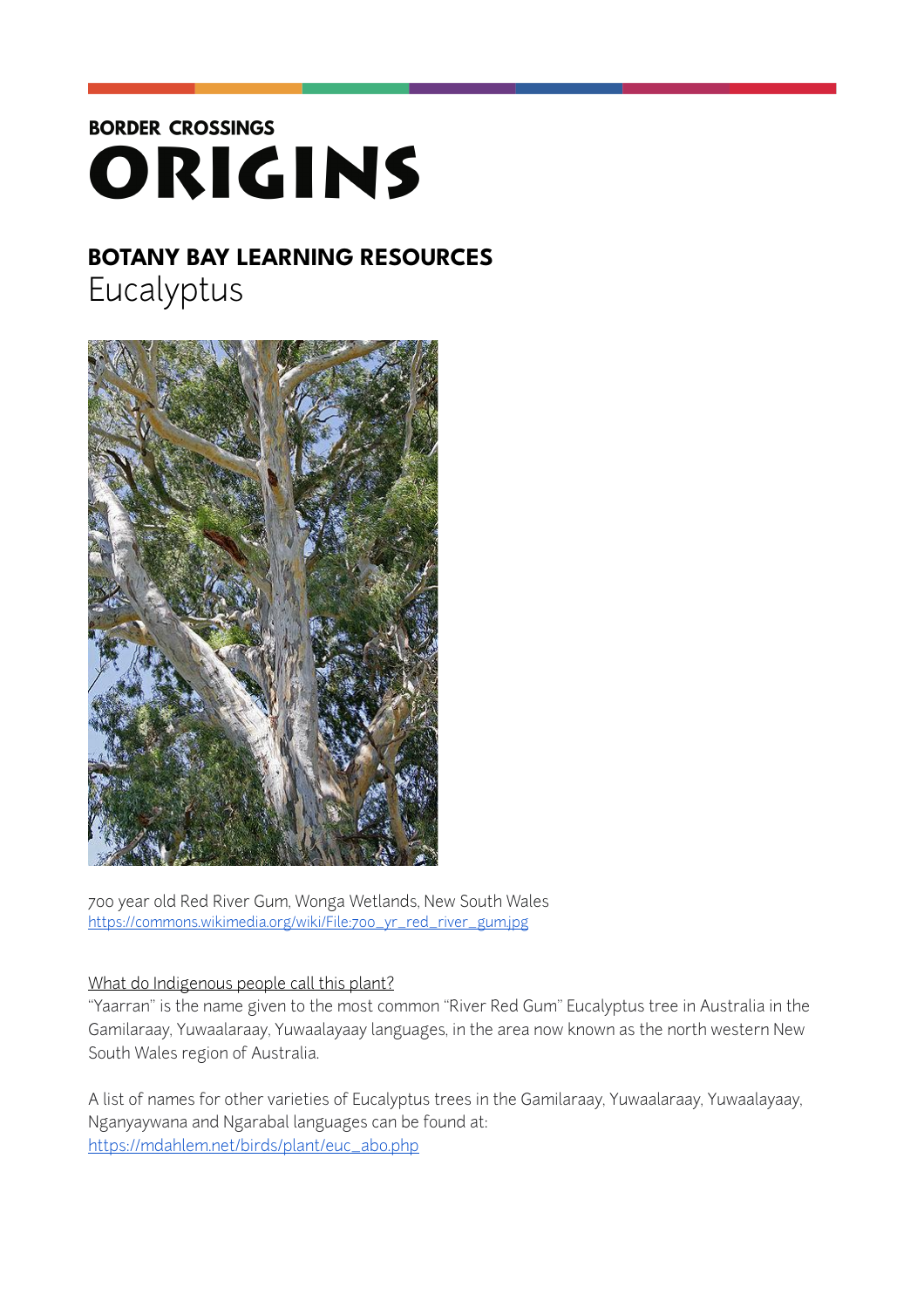#### When was this plant first documented?

Abel Janszoon Tasman's journal written on 2nd December 1642 during his voyage of exploration to Tasmania recorded that they had "found trees that secreted gum". Other European explorers (e.g. William Dampier and Captain James Cook) also wrote about the eucalyptus trees they encountered.

#### How many varieties of this plant are known?

There are over 900 types of Eucalyptus trees and shrubs.

#### Where and how was the plant originally grown and used?

Indigenous Australians traditionally practice fire-stick farming, now more commonly known as cultural burning and cool burning. This is the practice of using controlled fires to control weeds and to clear undergrowth, facilitate hunting and change plant and animal species in the area. It has been reintroduced recently as controlled fires reduce the damage caused by wild fires. The Noongar people from South Western Australia have been at the forefront of this re-introduction. The Eucalyptus tree has adapted to the frequent fires in Australia and some varieties actually need it to thrive.

#### How do Indigenous people relate to this plant?

The eucalyptus is a holy tree for some Indigenous Australians. For them it represents the division of the Underworld, Earth and Heaven. Perhaps this is because it is 'reborn' from the ashes after a fire.

The Indigenous people of Australia make good use of the eucalyptus tree, using its wood to craft bark canoes, bowls, musical instruments and weapons. The bark is used as roofing. The leaves from some species are soaked in water to produce a medicinal tea. The leaves are also used as bedding. Some of the other leaves are very sharp and are used for cutting meat.

#### When and how did this plant first come to Britain?

Seeds for Eucalyptus trees were first brought to the UK in 1774 and taken to Kew Gardens to be grown. These specimens had a low tolerance to frost and did not thrive in the UK. It was not until the mid 1800s when frost resistant varieties were brought to the UK from Tasmania.

#### Special properties

The leaves are crushed up and can be used as an antibacterial poultice, or held under the nose to relieve nasal congestion. They can also be eaten to relieve dysentery.

The leaves are considered to have a spiritually purifying effect and are used for repelling negative energy. When burned, they are also good at warding off flies and other insects.

It was also known as the Fever Tree because the sap and bark were used to treat fevers and respiratory tract infections. They also boil the gum in water and when it is cooled use it as an ointment on sores and cuts. The sap is also used to treat upset stomachs.

Australian First Peoples had been using Eucalyptus for healing for a very long time before the first Europeans recorded its medical benefits. In 1778 surgeons aboard British ships recorded its use by Indigenous people for wound healing and cleaning because of its antiseptic properties.